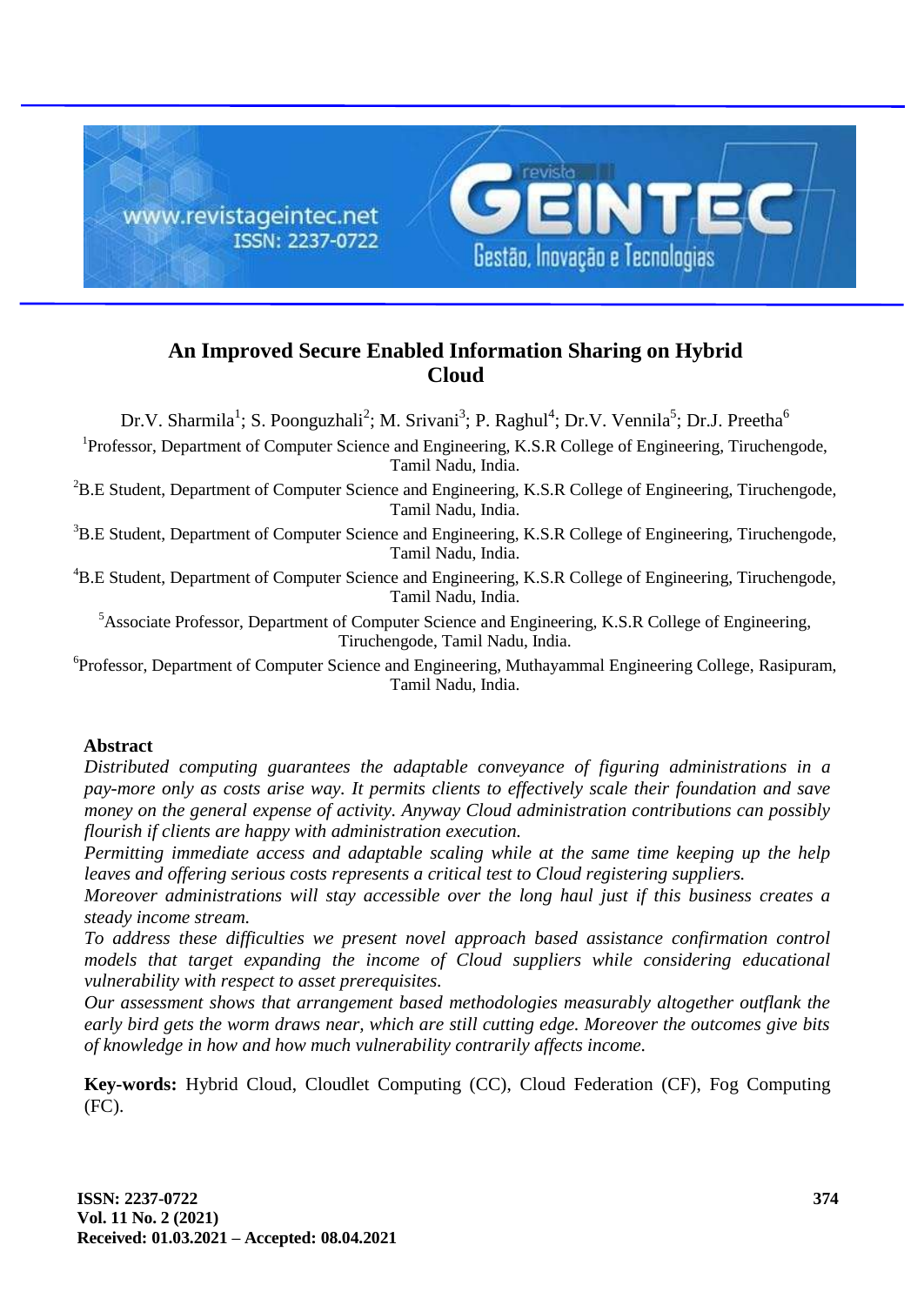#### **1. Introduction**

As of late, Cloud Computing has become a combined worldview for conveyance of administrations through on interest provisioning of virtualized assets. By the development of this worldview, alongside help of organizations like Amazon, Microsoft, and IBM, the since quite a while ago imagined fantasy about registering as a utility at long last has worked out as expected. Presently clients can utilize assets and administrations in a pay-more only as costs arise way from anyplace and at whenever. Among the various strategies to convey Cloud administrations, Infrastructure as a Service (IaaS) permits Cloud supplier to sell assets as Virtual Machines (VMs) to clients.

One of the critical inspirations for IaaS suppliers is the chance of making benefit by utilizing their accessible server farm assets to serve possibly a huge number of clients. Thusly, Cloud suppliers try to acknowledge however many new demands as could be allowed with the fundamental target of expanding benefit; by and by, they should ensure Quality of Service (QoS) in light of the concurred Service Level Agreement (SLA) with clients. Accomplishing this objective requires proficient asset the executives techniques.

Most asset the board systems applied by suppliers upset their market potential by restricting the measure of assets apportioned to asks for, so QoS is met in a moderate way. On the other hand, suppliers may loosen up QoS identified with asset execution, so actual workers can be oversubscribed and more demands can be served all the while.

To have the option to offer QoS ensures without restricting the quantity of acknowledged solicitations, suppliers should have the option to powerfully expand the accessible assets to serve demands. One potential hotspot for extra assets is sitting assets from different suppliers. To empower such situation, coordination between suppliers must be accomplished, potentially through foundation of a Cloud alliance.

## **2. Cloudlet Computing (CC)**

A cloudlet is a portability improved limited scope cloud datacenter that is situated at the edge of the Internet. The primary reason for the cloudlet is supporting asset escalated and intuitive versatile applications by giving amazing figuring assets to cell phones with lower inertness. It is another engineering component that expands the present distributed computing framework. It addresses the center level of a 3-level progressive system: cell phone - cloudlet - cloud. A cloudlet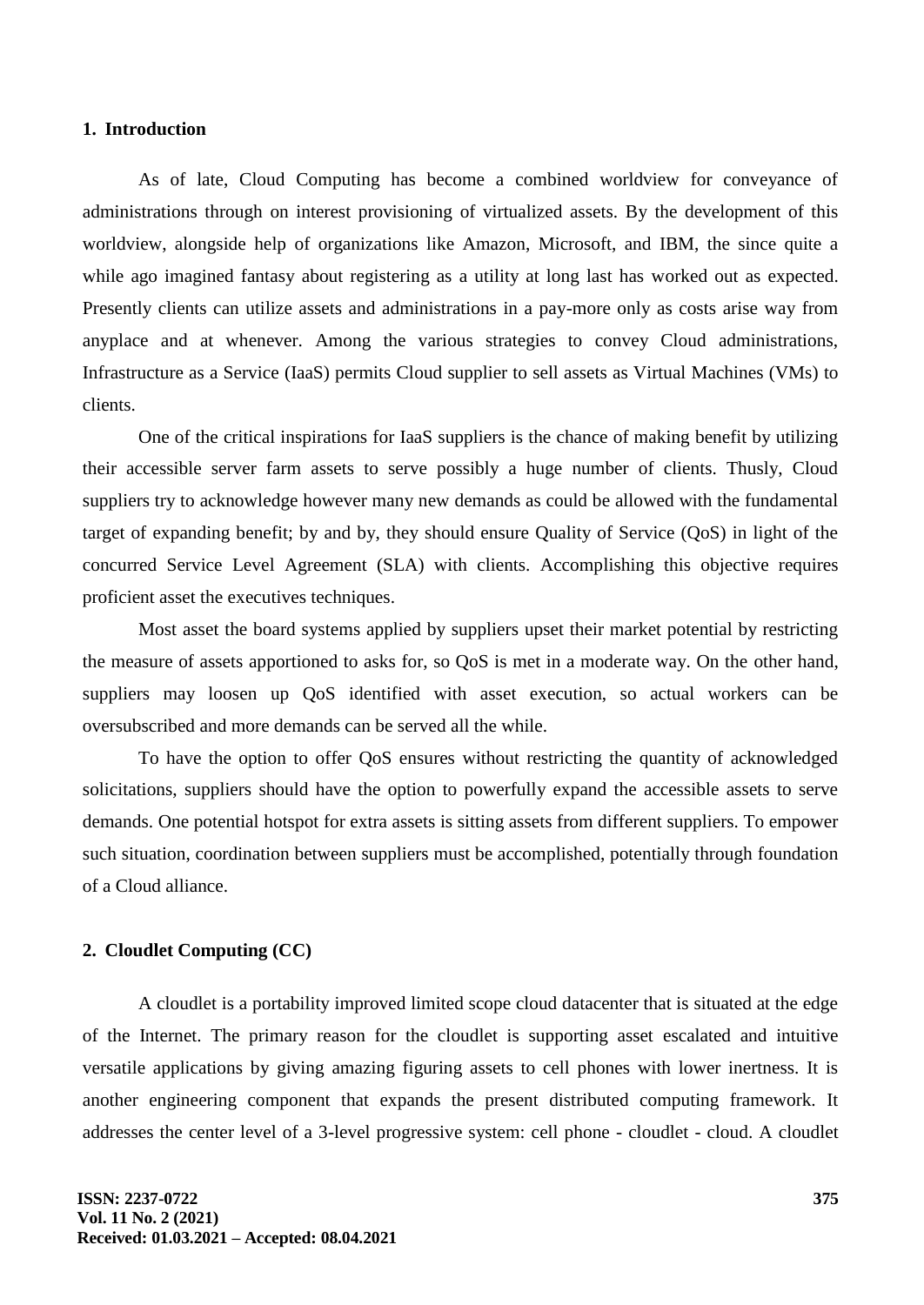can be seen as a server farm in a crate whose objective is to bring the cloud nearer. The cloudlet term was first authored by furthermore, Nigel Davies, and a model execution is created via Carnegie Mellon University as an examination project. The idea of cloudlet is otherwise called follow me cloud, and portable miniature cloud.

#### **3. Cloud Federation (CF)**

Cloud Foundry Foundation is an open source, multi-cloud application stage as an assistance (PaaS) administered by the Cloud Foundry Foundation, a  $501(c)(6)$  association. The product was initially evolved by VMware, moved to Pivotal Software (a joint endeavor by EMC, VMware and General Electric) yet brought once again into VMware toward the finish of 2019 with VMware's take over of Pivotal.

The Cloud Foundry Foundation was made as a free not-for-benefit  $501(c)(6)$  Linux Foundation Collaborative Project.

Following the formation of the Cloud Foundry Foundation, the Cloud Foundry programming (source code and all related brand names) was moved to be held by the open source programming establishment. It is principally written in Ruby, Go and Java. As of February 2019, the Foundation had 65 individuals.

The establishment fills in as an unbiased gathering holding all Cloud Foundry protected innovation. When protected innovation is added to Cloud Foundry, it becomes property of the Foundation and these resources can't be moved to revenue driven elements, according to the laws administering 501 organizations. The Foundation holds two contributed kinds of licensed innovation: brand names and a copyright on the aggregate work of the local area. It likewise has a permit to utilize and re-permit all code commitments, however doesn't claim copyright on those commitments.

#### **4. Fog Computing (FC)**

Mist processing or haze organizing, otherwise called hazing, is an engineering that utilizations edge gadgets to complete a generous measure of calculation, stockpiling, and correspondence locally and steered over the web spine. Haze processing, additionally called Edge Computing, is planned for disseminated figuring where various "fringe" gadgets interface with a cloud. (Fog" proposes a cloud's fringe or edge). A large number of these gadgets will create voluminous crude information (e.g., from sensors), and as opposed to advance this information to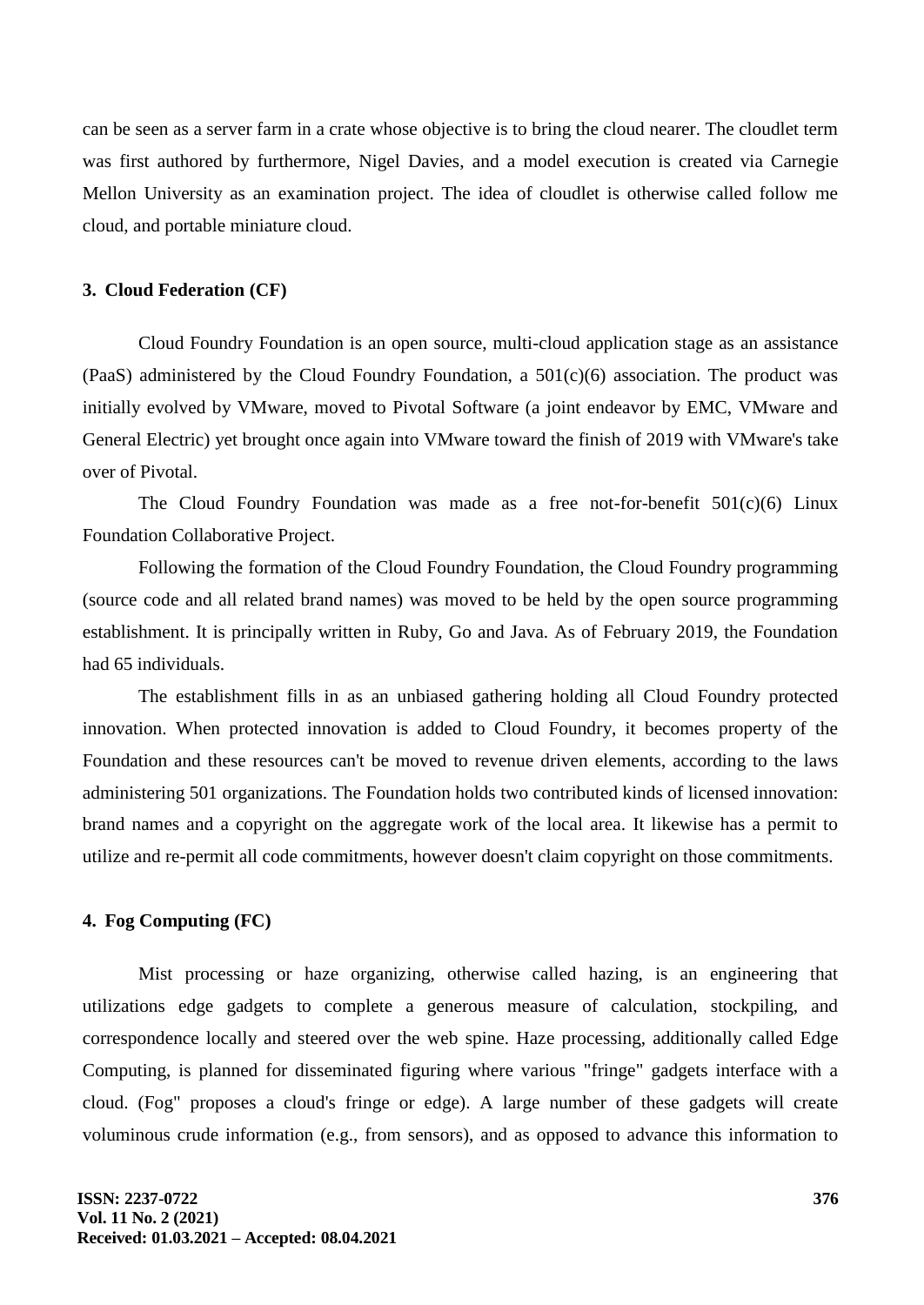cloud-based workers to be handled, the thought behind mist registering is to do however much preparing as could be expected utilizing figuring units co-situated with the information producing gadgets, so that handled instead of crude information is sent, and data transmission prerequisites are decreased. An extra advantage is that the handled information is well on the way to be required by the very gadgets that produced the information, so that by preparing locally as opposed to distantly, the inactivity among information and reaction is limited. This thought isn't totally new: in non-distributed computing situations, specific reason equipment (e.g., signal-handling chips performing Fast Fourier Transforms) has for quite some time been utilized to diminish dormancy and decrease the weight on a CPU. Haze organizing comprises of a control plane and an information plane.

#### **5. Mobile Cloud Computing (MCC)**

Portable Cloud Computing (MCC) is the blend of distributed computing and versatile figuring to carry rich computational assets to versatile clients, network administrators, just as distributed computing suppliers. A definitive objective of MCC is to empower execution of rich versatile applications on a plenty of cell phones, with a rich client experience. MCC gives business freedoms to versatile organization administrators just as cloud suppliers. All the more thoroughly, MCC can be characterized as "a rich versatile processing innovation that use bound together flexible assets of shifted mists and organization advancements toward unlimited usefulness, stockpiling, and portability to serve a huge number of cell phones anyplace, whenever through the channel of Ethernet or Internet paying little mind to heterogeneous conditions and stages dependent on the compensation as-you-use standard.

#### **6. Mobile Edge Computing (MEC)**

Multi-access edge processing (MEC), some time ago portable edge registering, is an ETSI-defined<sup>[1]</sup> network engineering idea that empowers distributed computing abilities and an IT administration climate at the edge of the phone organization and, more when all is said in done at the edge of any organization. The essential thought behind MEC is that by running applications and performing related preparing errands nearer to the phone client, network blockage is diminished and applications perform better. MEC innovation is intended to be actualized at the cell base stations or other edge hubs, and empowers adaptable and fast organization of new applications and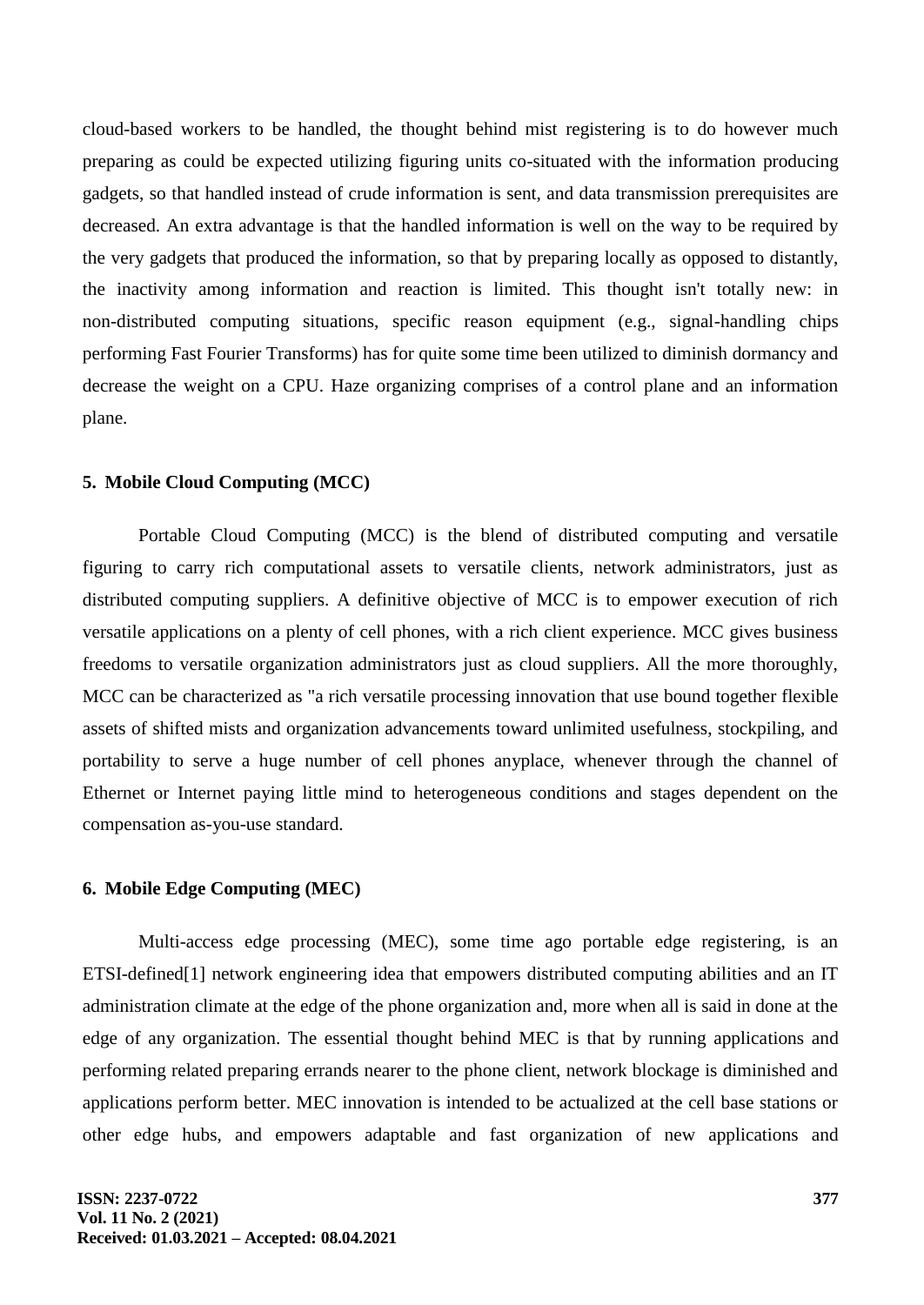administrations for clients. Consolidating components of data innovation and broadcast communications organizing, MEC additionally permits cell administrators to open their radio access organization (RAN) to approved outsiders, for example, application engineers and substance suppliers.

Specialized guidelines for MEC are being created by the European Telecommunications Standards Institute, which has delivered a specialized white paper about the idea. MEC gives a disseminated processing climate to application and administration facilitating. It additionally can store and deal with content near cell endorsers, for quicker reaction time. Applications can likewise be presented to constant radio access organization (RAN) data.

# **7. Related Work**

In this desk work Adel Nadjaran Toosi, has proposed Cloud Federation is a new worldview that helps Infrastructure as a Service (IaaS) suppliers to conquer asset limit during spikes popular for Virtual Machines (VMs) by re-appropriating solicitations to other alliance individuals. IaaS suppliers additionally have the alternative of ending spot VMs, i.e., less expensive VMs that can be dropped to free assets for more beneficial VM demands. By the two methodologies, suppliers can hope to dismiss less beneficial solicitations. For IaaS suppliers, estimating and benefit are two significant components, notwithstanding keeping a high Caliber of Service (QoS) and usage of their assets to stay in the business. For this, an away from of the utilization design, kinds of solicitations, and framework costs are important while settling on choices to end spot VMs, reevaluating or adding to the organization. In this paper, we propose approaches that help in the dynamic interaction to build assets usage and benefit. Reproduction results demonstrate that the proposed approaches upgrade the benefit, usage, and QoS (more modest number of dismissed VM demands) in a Cloud organization climate.

Choice on re-appropriating solicitations or leasing part of sitting assets to different suppliers is an intricate issue that has been overviewed by a few investigations. To the most awesome aspect our insight, the work in this paper is the principal endeavor to fuse the reevaluating issue with choice of ending spot VMs inside a server farm. Our fundamental target is to expand a supplier's benefit, by obliging whatever number on-request demands as could be expected under the circumstances. Our principle commitment is proposing arrangements that help settling on choices when suppliers have various options with respect to approaching solicitations: dismissing, reevaluating, or ending spot leases to free assets for more productive requests.[1].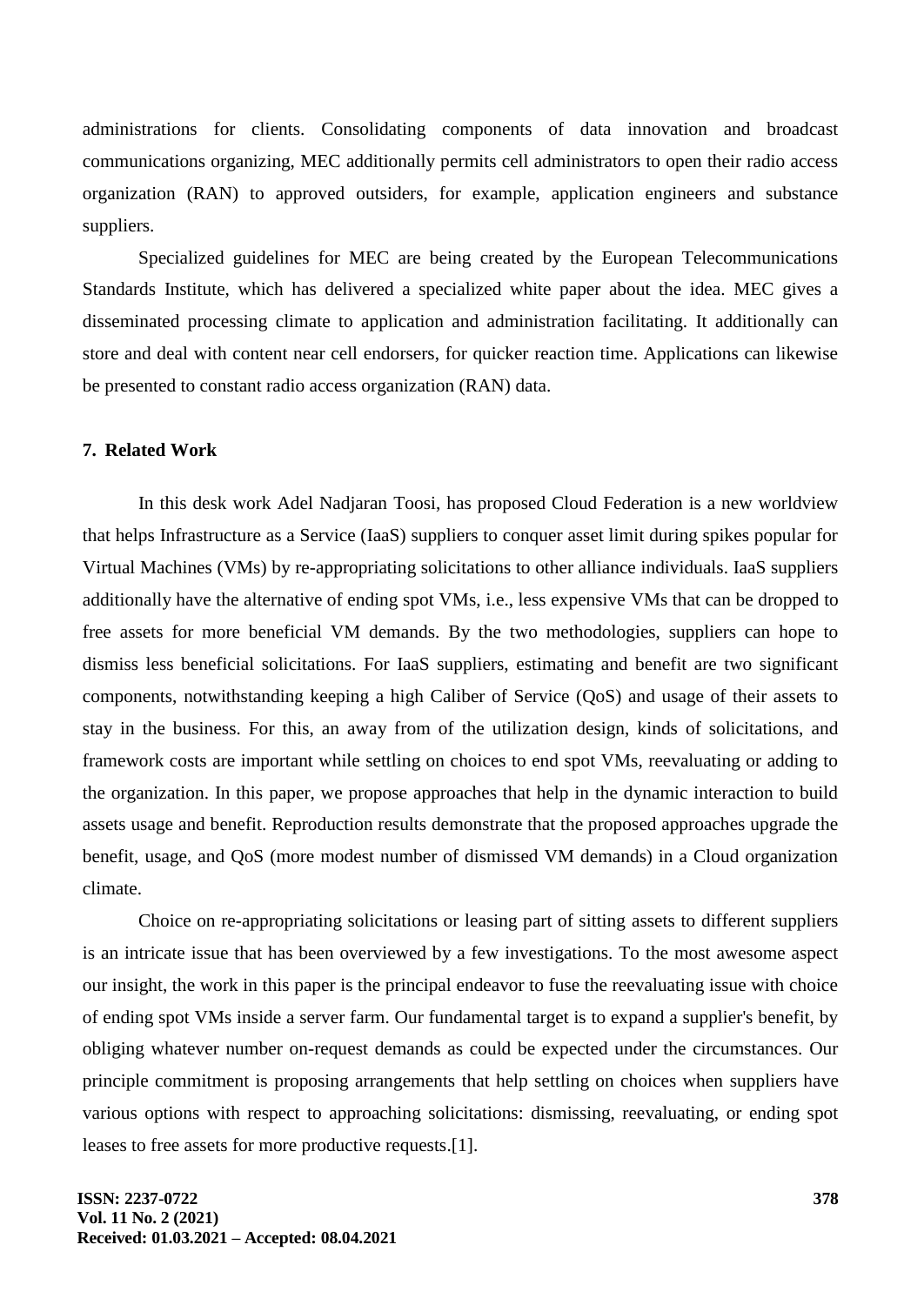In this administrative work [2] Linlin Wu, has proposed Cloud registering has been considered as an answer for settling endeavor application conveyance and design difficulties in the customary programming deals model. Moving from customary programming to Cloud empowers on-going income for programming suppliers. Notwithstanding, to convey facilitated administrations to clients, SaaS organizations need to either keep up their own equipment or lease it from framework suppliers. This necessity implies that SaaS suppliers will cause additional expenses. To limit the expense of assets, it is additionally imperative to fulfill a base help level to clients. Hence, this paper proposes asset designation calculations for SaaS suppliers who need to limit foundation cost and SLA infringement. Our proposed calculations are planned in a manner to guarantee that Saas suppliers can deal with the unique difference in clients, planning client solicitations to foundation level boundaries and taking care of heterogeneity of Virtual Machines. We consider the clients' Quality of Service boundaries, for example, reaction time, and framework level boundaries, for example, administration inception time. This paper likewise presents a broad assessment study to dissect and exhibit that our proposed calculations limit the SaaS supplier's expense and the quantity of SLA infringement in a powerful asset sharing Cloud climate [2].

In this administrative work Michele Mazzucco, has proposed Cloud suppliers, similar to Amazon, offer their server farms' computational and capacity capacities with respect to rent to paying clients. High power utilization, related with running a server farm, ponders its carbon impression, yet additionally builds the expenses of running the server farm itself. This paper tends to the issue of amplifying the incomes of Cloud suppliers by managing down their power costs. As an answer portion approaches which depend on the dynamic driving workers on and off are presented and assessed. The arrangements target fulfilling the clashing objectives of expanding the clients' experience while limiting the measure of burned-through power. The consequences of mathematical analyses and reenactments are depicted, demonstrating that the proposed conspire performs well under various traffic conditions.

As of late huge speculations have been made to assemble information handling focuses, reason fabricated offices made out of thousands of workers and giving stockpiling and figuring administrations inside and across authoritative limits. Regardless of whether utilized for logical or business purposes, the energy and environmental expenses (aside from the power, a normal server farm drawing 15 MW of force devours around 1,400 cubic meters of water each day) needed to work these figuring stages has just arrived at exceptionally high qualities, e.g., in 2006, server farms utilized 1.5% of all the power delivered in the US. Aside from the carbon impression, the high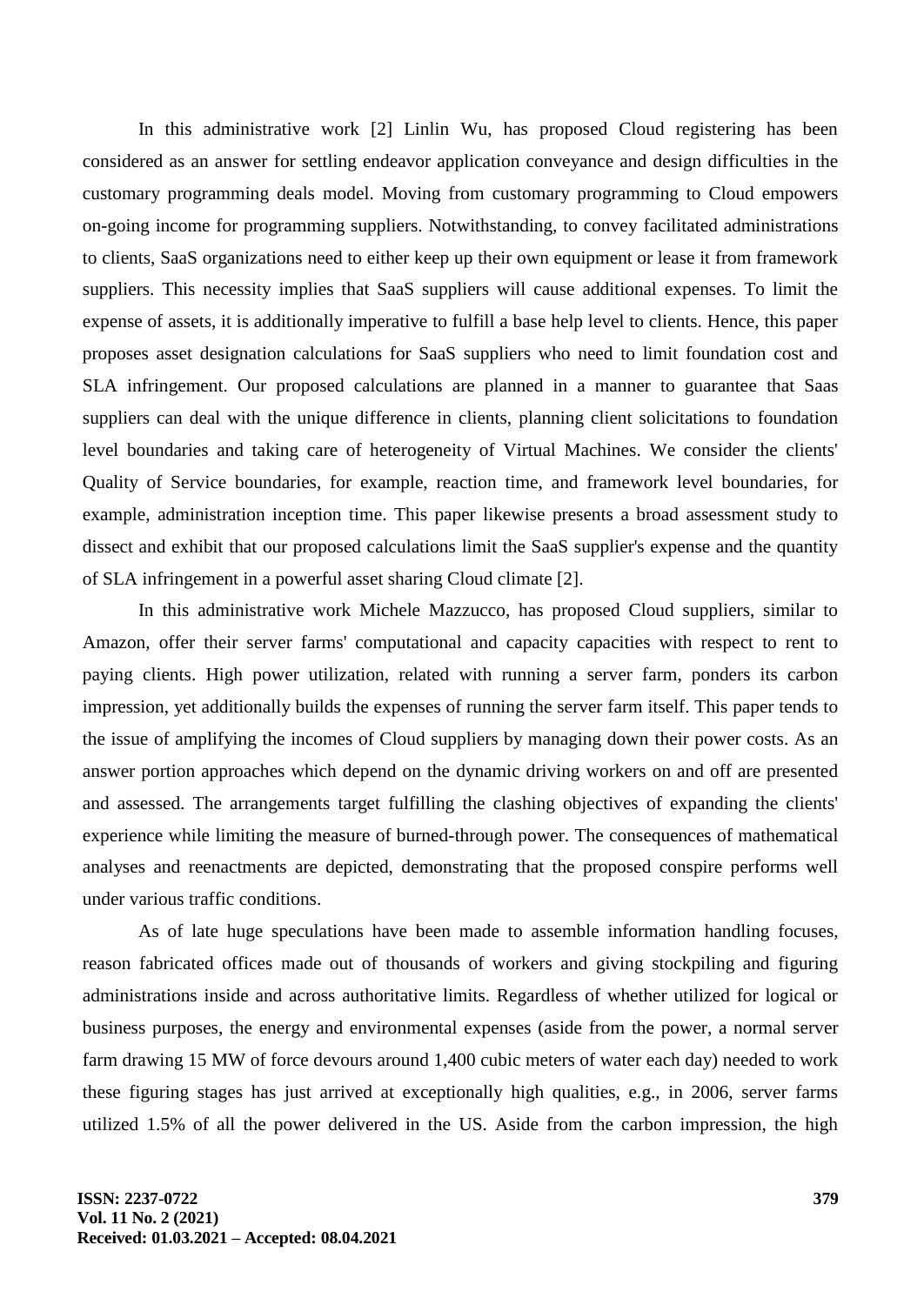energy utilization adversely influences the expense of calculations itself, particularly within the sight of the continually developing cost for power. [3].

In this administrative work Ruben Van cave Bossche, has proposed with the new development of public cloud contributions, flood processing – rethinking errands from an interior server farm to a cloud supplier in the midst of hefty burden has gotten more available to a wide scope of shoppers. Choosing which outstanding burdens to move to what exactly cloud supplier in such a setting, in any case, is a long way from paltry. The goal of this choice is to boost the usage of the inner server farm and to limit the expense of running the re-appropriated undertakings in the cloud, while satisfying the applications' nature of administration requirements. We analyze this improvement issue in a multi-supplier crossover cloud setting with cutoff time obliged and preemptible however non-supplier migratable remaining burdens that are described by memory, CPU and information transmission necessities. Straight writing computer programs is an overall strategy to handle such an improvement issue. As of now, it is anyway muddled whether this procedure is reasonable for the current issue and what the exhibition ramifications of its utilization are. We thusly dissect and propose a parallel number program definition of the booking issue and assess the computational expenses of this procedure regarding the issue's key boundaries. We discovered that this methodology brings about a manageable answer for booking applications in the public cloud, however that a similar technique turns out to be considerably less practical in a mixture cloud setting because of extremely high settle time variances[4].

In this administrative work Hongyi Wang, has proposed Cloud registering permits clients to perform calculation in a public cloud with a valuing plan commonly dependent on brought about asset utilization. While cloud computing is frequently considered as only another application for exemplary dispersed frameworks, we contend that, by decoupling clients from cloud suppliers with an evaluating plan as the extension, distributed computing has in a general sense changed the scene of framework plan and advancement. Our primer investigations on Amazon EC2 cloud administration and on a nearby distributed computing testbed, have uncovered an intriguing interchange between disseminated frameworks and financial aspects identified with estimating. We accept that this new point of taking a gander at circulated frameworks conceivably encourages new bits of knowledge into distributed computing.

Ongoing cloud suppliers (e.g., Amazon Web Services, Google App Engine, and Windows Azure) have empowered clients to play out their calculation undertakings in a public cloud. These suppliers utilize an evaluating plan as per brought about asset utilization. For instance, Amazon EC2 furnishes a virtual machine with a solitary CPU center at the cost of \$0.095 each hour. This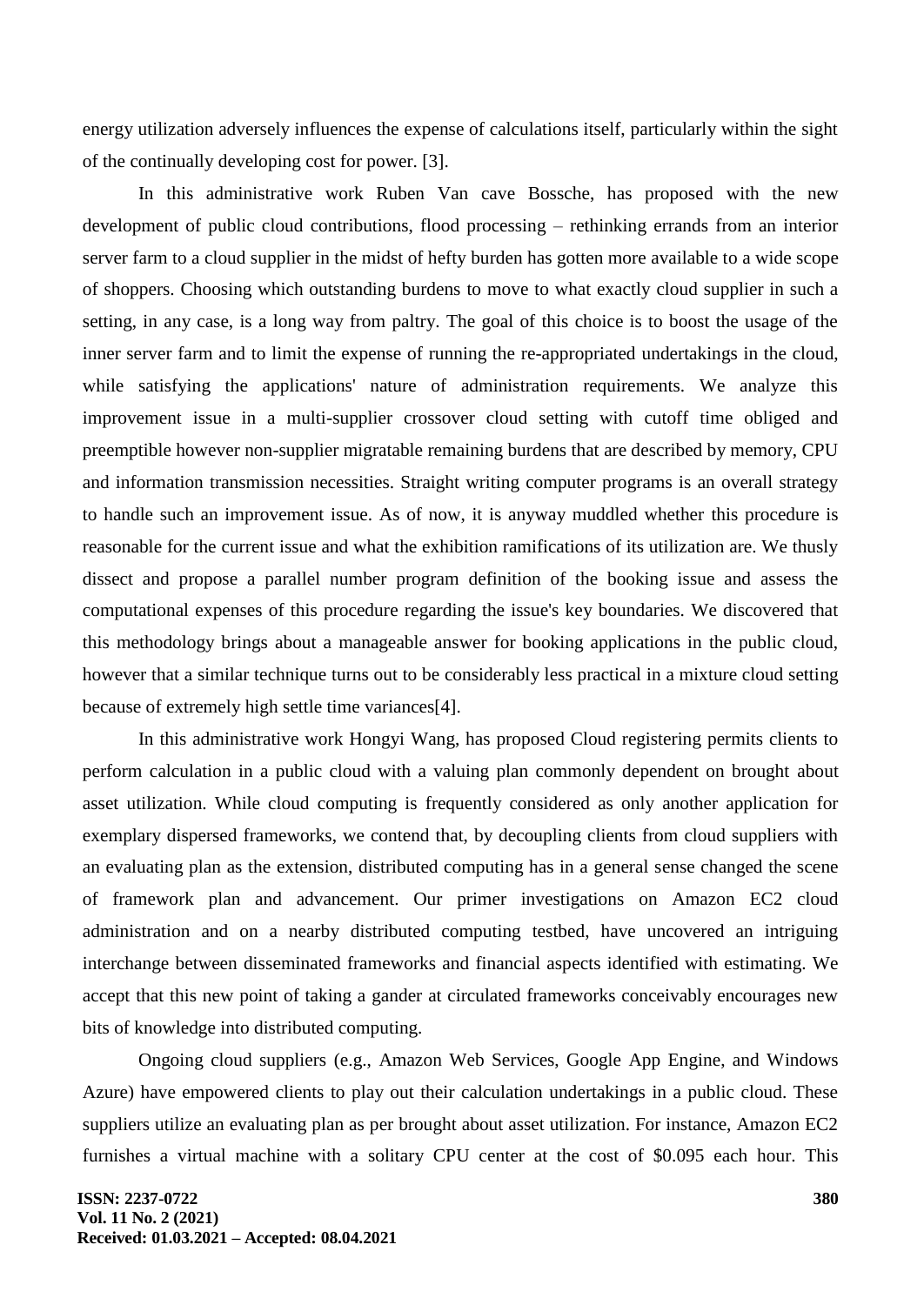pay-more only as costs arise model allows clients to use a public cloud for a portion of the expense of possessing a committed private one, while permitting suppliers to benefit by serving countless clients. Contextual investigations from these cloud suppliers [2, 10, 27] demonstrate that an assortment of uses have been conveyed in the cloud, for example, stockpiling reinforcement, online business and superior registering. For a supplier, it is a nontrivial assignment to characterize a uniform valuing plan for a particularly different arrangement of uses [5].

#### **8. Proposed Methodology**

To address these difficulties we present novel strategy based help affirmation control models effective Dynamic Pricing Policy for cloud information access (EDPP) that target boosting the income of Cloud information access while considering educational vulnerability with respect to asset necessities.

Our proposed framework shows that three sorts of strategy based methodologies genuinely essentially outflank the early bird gets the worm draws near, which are still best in class. Besides the outcomes give experiences in how and how much vulnerability adversely affects income.

# **9. FCFS Module**

In this module First-start things out served strategy under conviction In the FCFS strategy under limit requirements an approaching position is acknowledged whether and just if there is sufficient limit accessible for all assets. A task that is dismissed won't be served except if it will be resubmitted by a customer with adjusted schedule openings or/and adjusted asset prerequisites. For this situation, the resubmitted work is treated as another one. This methodology applies to the entirety of our recommended strategies.

## **10. Client Classification Module**

In this module the third arrangement reaches out by actualizing customer grouping (severe need strategy) which improves consumer loyalty. The critical thought of the strategy is that a task is acknowledged just on the off chance that it either presented by a significant client, alluded to as "gold client", or if the current usage level doesn't surpass a fixed an incentive for all assets in unequaled spaces. A Cloud supplier groups (referred to) clients as "gold clients" before occupations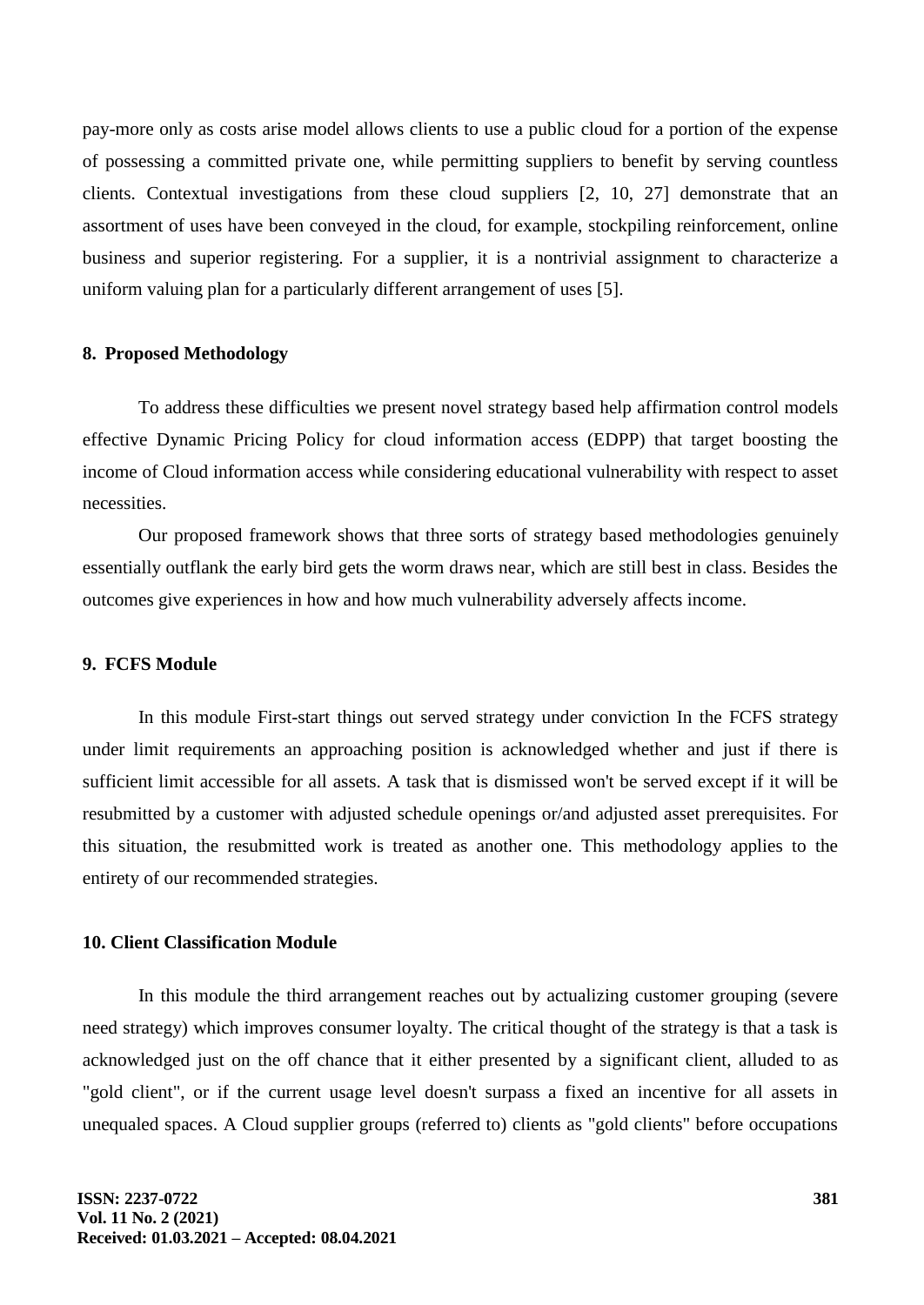are presented; the order stays steady and is present moment however might be changed over the long haul, e.g., in view of a help level concurrence with the particular client.

## **11. Enhanced Dynamic Pricing Module**

In this module Dynamic valuing the powerful estimating strategy follows the key thought that when assets become scant their costs increment. All the more explicitly, it broadens the FCFS .it tends to be determined dependent on the supplier's expense of assets and the level of devaluation relying upon the usage level. In the event that in a schedule opening t the usage level of an asset surpasses level, at that point the supplier needs to get at any rate the booking cost for (one unit of) the separate asset and time allotment. It ought to be seen that while we recognize diverse use levels in a schedule opening t for various assets, we don't accommodate asset explicit reservation costs.

## **12. Client Categorization Module**

In this module that helps t cloud server to group user category like gold. Silver, bronze, to fix usage tariff to get profit for client and cloud server. This module helps to recognize our policy provide to customer is profit or loss that shown in graphical representation.

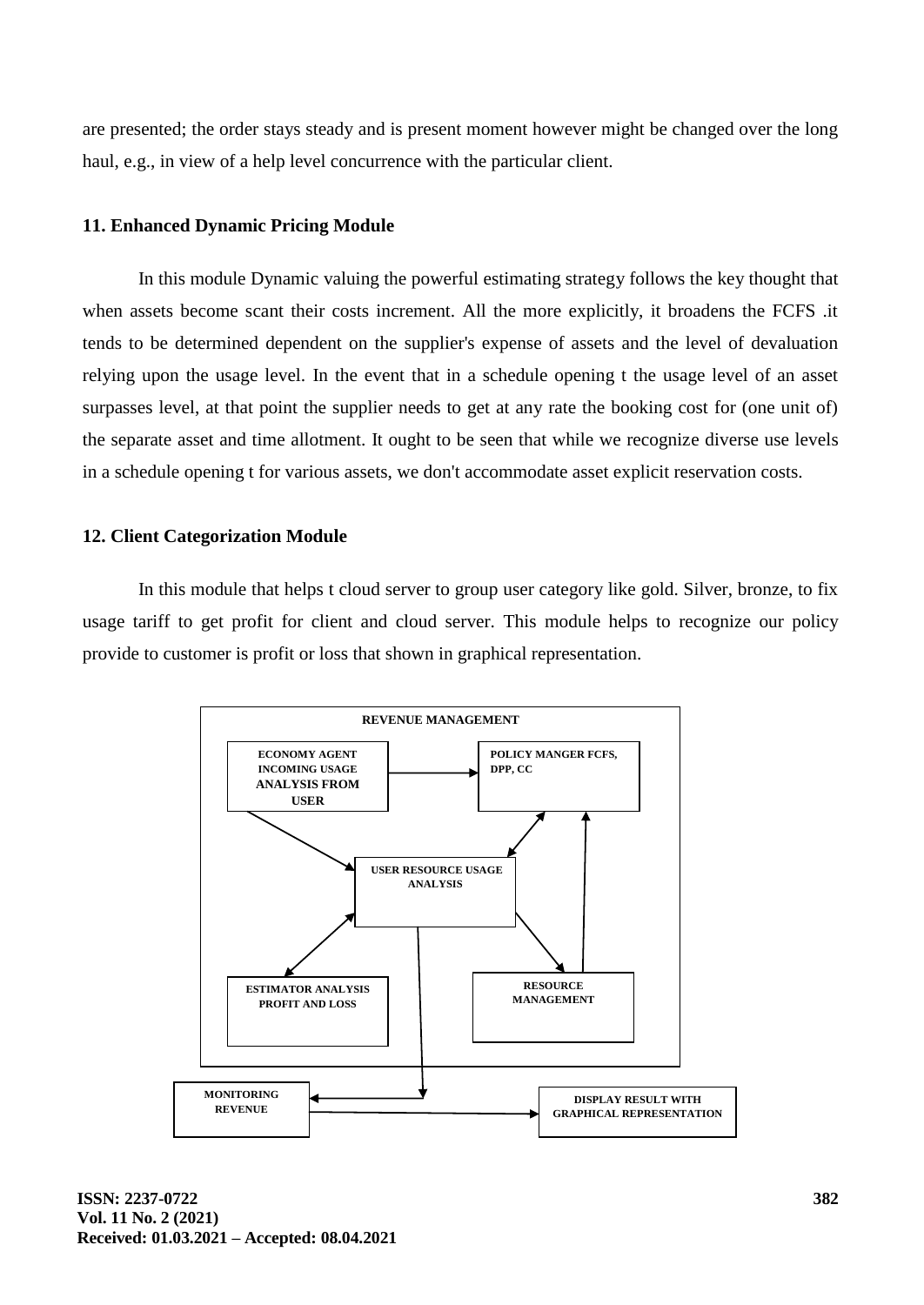# **13. Experimental Setup**

The supreme blunder (AE) is characterized as the outright estimation of the contrast between the deliberate worth (mv) and the genuine worth (television). It is addressed by,



## **Absolute Error (AE) = mv – tv**



To give a normal gauge of the exhibition of the proposed framework, the outcomes have been confirmed against existing strategy for example PABFD and Markov chain by actualizing those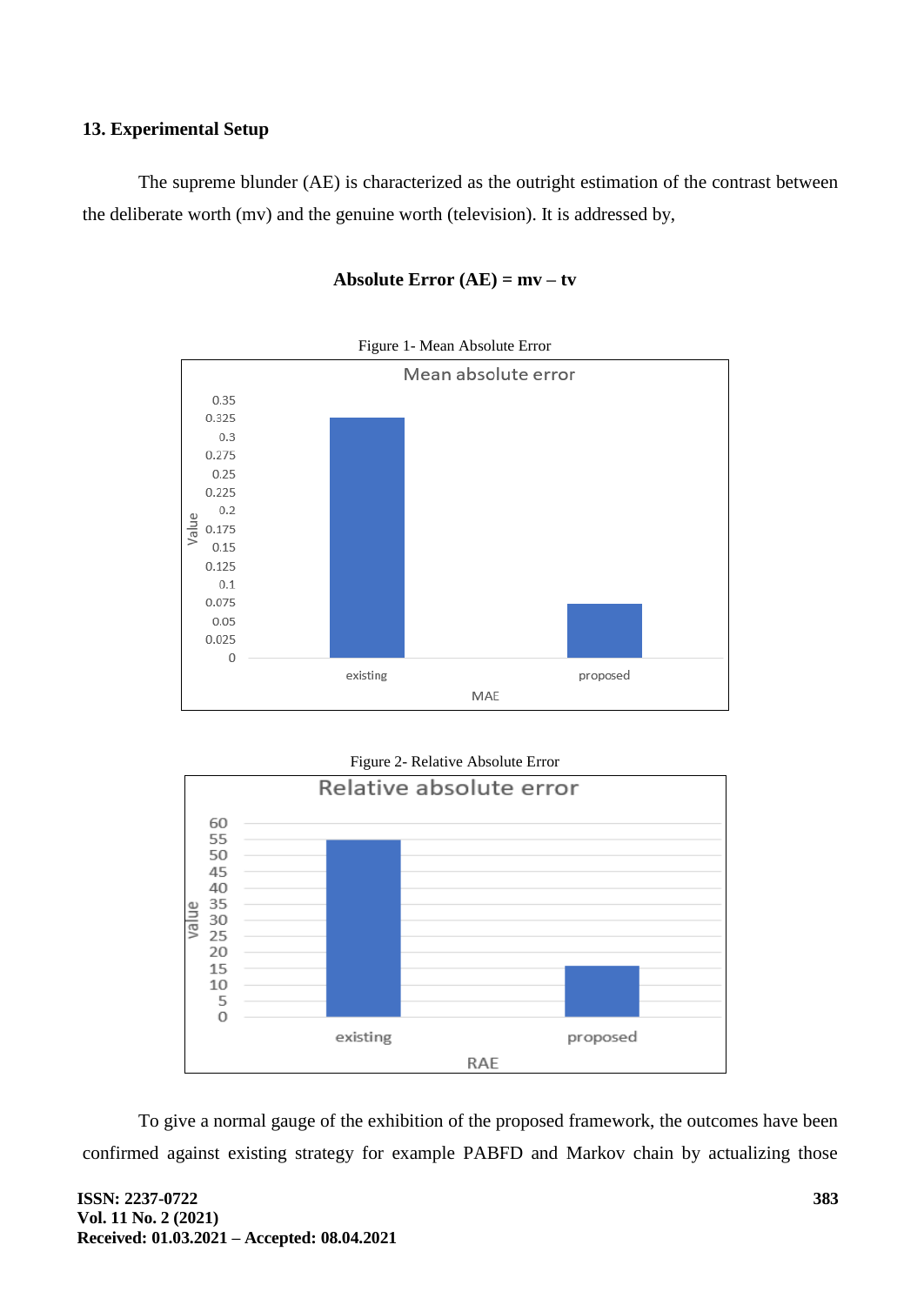technique and results says that proposed framework shows clear improvement over PABFD and Markov Model.

The current PABFD and Markov model is by all accounts more proficient however this strategy creates a ton of MAE. This current strategy increment of MAE, increment in calculation time, and so forth however they are not difficult to actualize. Along these lines, the proposed procedure investigated some effective calculation, for example, EDPP and VM calculations to conquer existing issues.

The proposed technique is contrasted and existing strategy and the outcomes show the capacity to investigate and distribute preferable VM over existing strategy. Consequently, from the outcomes in all cases, it is indicated that proposed strategy is discovered to be superior to the current technique for different asset allotment strategies. The proposed strategy, contrasted and the current technique and the normal presentation measures are appeared in graphically.

#### **14. Conclusion**

We study an adapted income augmentation issue for a supplier of distributed computing administrations, where the specialist organization (SP) works a limitless limit framework CC, JouleMR, DDPP in a market with heterogeneous clients as for their valuation and clog affectability.

The SP offers two assistance choices: one with ensured administration accessibility and one where clients offer for asset accessibility and just the "triumphant" offers anytime gain admittance to the help.

We show that despite the fact that limit is limitless, in a few settings, contingent upon the connection among valuation and clog affectability, the income augmenting specialist organization will decide to make the spot administration choice stochastically inaccessible.

#### **References**

Toosi, A.N., Calheiros, R.N., Thulasiramy, R.K., & Buyya, R. (2018). *Resource Provisioning Policies to Increase IaaS Provider's Profit in a Federated Cloud Environment.* Department of Computer Science and Software Engineering, The University of Melbourne, Australia.

Wu, L., Garg, S.K., & Buyya, R. (2019). *SLA-based Resource Allocation for Software as a Service Provider (SaaS) in Cloud Computing Environments.* Cloud Computing and Distributed Systems (CLOUDS) Laboratory Department of Computer Science and Software Engineering The University of Melbourne, Australia.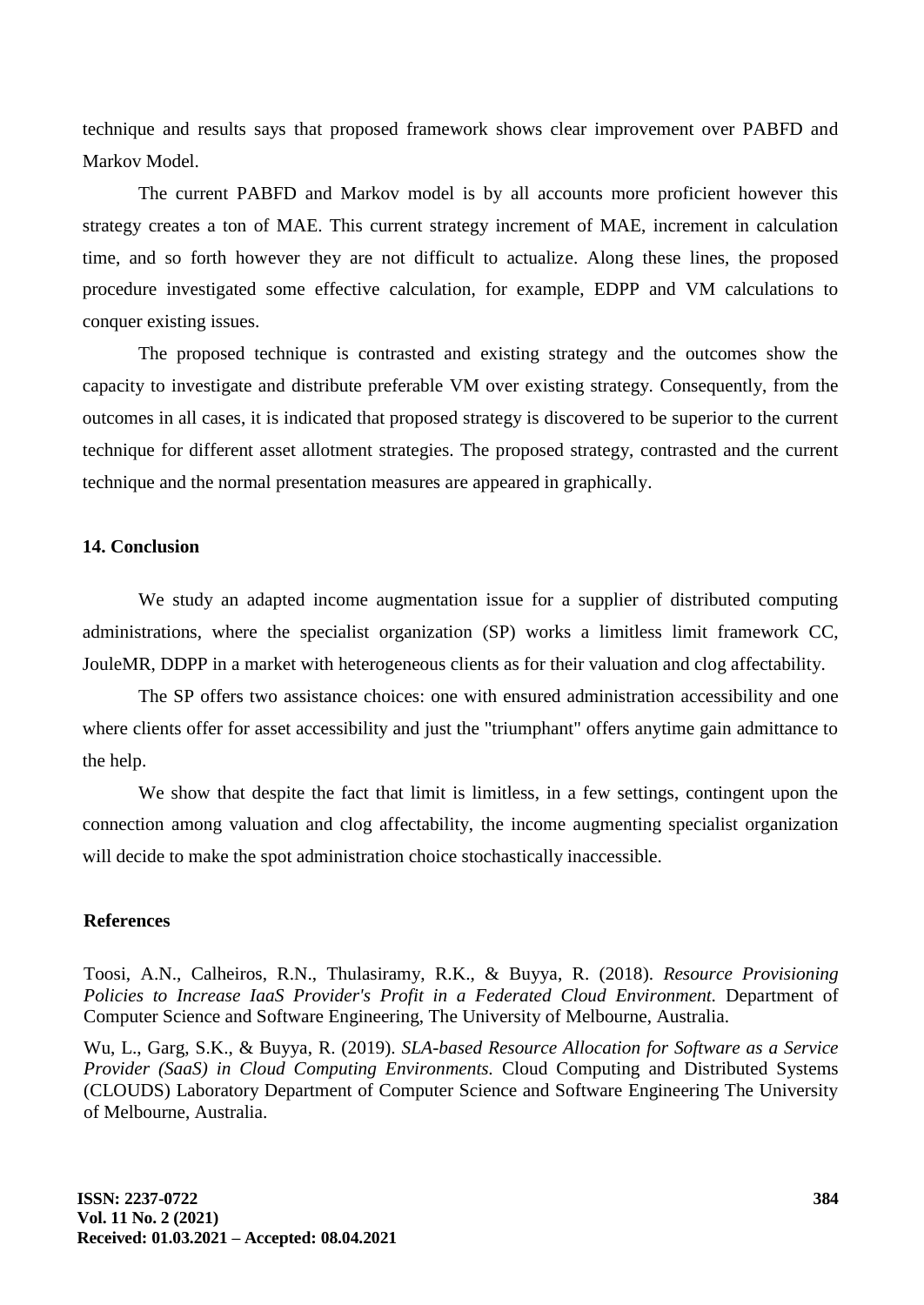Mazzucco, M., Dyachuk, D., & Deters, R. (2019). *Boosting Cloud Providers Revenues through Energy Aware Allocation Policies.* University of Cyprus, Cyprus University of Saskatchewan, Canada University of Tartu, Estonia.

Sharmila, V., Balamurugan, P., Vennila, V., & Savitha, S. (2016). Information Retrieval and Recommendation Framework Using Maximum Matched Pattern Based Topic Models. *International Journal of Innovative Research in Engineering Science and Technology*.

Sharmila, V., Arasu, G.T., & Balamurugan, P. (2016). Non-Class Element based Iterative Text Clustering Algorithm for Improved Clustering Accuracy using Semantic Ontology. *Asian Journal of Research in Social Sciences and Humanities, 6*(cs1), 245-257.

Vennila, V., & Kannan, A.R. (2017). Discretized Support Vector Prediction Classifier for Big Data Computation and Information Sharing in Cloud. *Asian Journal of Research in Social Sciences and Humanities, 7*(2), 566-584.

Amazon EC2 pricelist. http://aws.amazon.com/ec2/assessing/. Anandasivam, A., & Weinhardt, C. (2010). towards a capable decision procedure for Cloud expert associations. *In Proceedings of the ICIS. Sacred individual Louis,* USA.

Balamurugan, P., Devi, M.S., & Sharmila, V. (2018). Detecting malicious nodes using data aggregation protocols in wireless sensor networks. *International Journal of Engineering & Technology, 7*(1.1), 594-598.

Boughton, H., Martin, P., Powley, W., & Horman, R. (2016). An blueprint of esteeming models for money the chiefs. *Collecting Service Operations Management, 5*(3), 203–229.

*Exploiting Non-Dedicated Resources for Cloud Computing,* Date of Conference: 19-23 April, Publisher: IEEE (2018).

Balamurugan, P., Shyamala, D., & Sharmila, V. (2018). An energy minimizing score based optimal data gathering in wireless sensor networks. *International Journal of Engineering & Technology, 7*(2.31), 161-164.

Wang, H., Jing, Q., Chen, R., He, B., Qian, Z., & Zhou, L. (2019). *Appropriated Systems Meet Economics: Pricing in the Cloud.* Microsoft Research Asia, Shanghai Jiao Tong University, Peking University.

BalaMurugan, P., Ravichandran, T., & Sharmila, V. (2016). Grade and Energy based Data Gathering Protocols in Wireless Sensor Networks. *Asian Journal of Research in Social Sciences and Humanities, 6*(8), 728-744.

Vennila, V., & Kannan, A.R. (2016). Symmetric Matrix-based Predictive Classifier for Big Data computation and information sharing in Cloud*. Computers & Electrical Engineering, 56,* 831-841.

Van Den Bossche, R., Vanmechelen, K., & Broeckhove, J. (2010). Cost-optimal scheduling in hybrid iaas clouds for deadline constrained workloads. *In IEEE 3rd international conference on cloud computing,* 228-235.

Iber, S., Gilat, D., Landau, A., Razinkov, N., Sela, A., & Wasserkrug, S. (2004). Autonomic personal development according to business targets. *In Proceedings of the ICAC,* Washington, DC, USA. Amazon (2015), 206–213.

Vennila, V., & Kannan, A.R. (2019). Hybrid parallel linguistic fuzzy rules with canopy mapreduce for big data classification in cloud. *International Journal of Fuzzy Systems, 21*(3), 809-822.